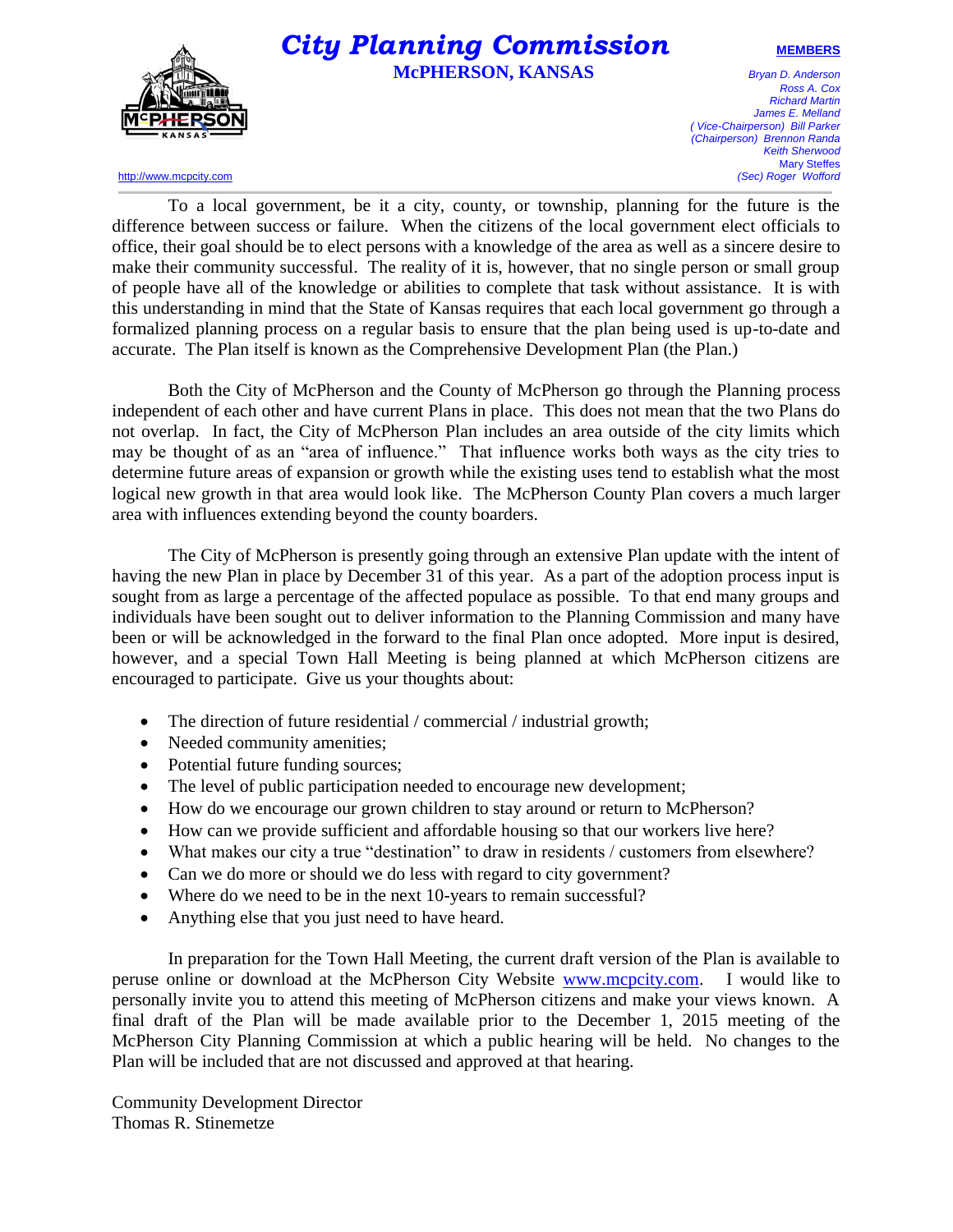## *City of McPherson, Kansas and Planning Area Comprehensive Development Plan 2015-2023 Executive Summary*

The Comprehensive Development Plan is the major planning tool for the City of McPherson and Planning Area. The Plan considers not only the current city area, but also an area surrounding the city with a high probability of some development within the Planning Period. The Plan takes an in-depth view of the economy as well as the condition and extent of existing and proposed infrastructure, present and future land uses and their area delineations, and current building and land use trends in those areas. In addition, the goals, plans, needs, and desires of many different groups and agencies within the Planning Area are brought together in an attempt to generate the clearest overall view of community needs.

The Plan has been divided into twelve chapters representing specific areas of study. Following is a brief summary of the chapters:

- 1. **Comprehensive Plan and Regional Influence:** A "comprehensive plan" is legally a guide to planning for a specific area (the "Planning Area") over a specific time period (2013-2023). Other legal actions and policy decisions involving the local government and other agencies are required for actual implementation of the Plan proposals. This chapter provides a plan overview detailing the purpose of the Plan, the legal basis under which the Plan was developed (Kansas statute), the activity that has gone into plan production, the legal description of the Planning Area (approximately 27 square miles inclusive of the current city boundary), and some of the influences on the Plan determined by its regional or geographical location. Other organizations providing planning or development assistance in this region are also detailed here. Among the potential uses for the Plan are:
	- A source of information and proposals for public officials, private developers and interested citizens to use in the development of the Planning Area.
	- A legal basis for the preparation, adoption, and administration of Zoning and Subdivision Regulations.
	- Assistance in selecting and applying for state and federal grant programs.
- 2. **Historical Development:** Development of an area depends heavily upon what has happened in and around that area previously. This chapter provides some of the historical background for the region as well as for the specific area that has become the City of McPherson, including the activities leading to its organization on May 28, 1872. Finally, history has a future aspect as well so the chapter also deals with some of the issues inherent in historical preservation. Among the historic structures remaining in the city are the McPherson County Courthouse (1894) and the Opera House (1888) which has recently undergone restoration and is again functioning as a center for entertainment and culture.
- 3. **Goals for Planning:** Planning may have limited results unless it is done with specific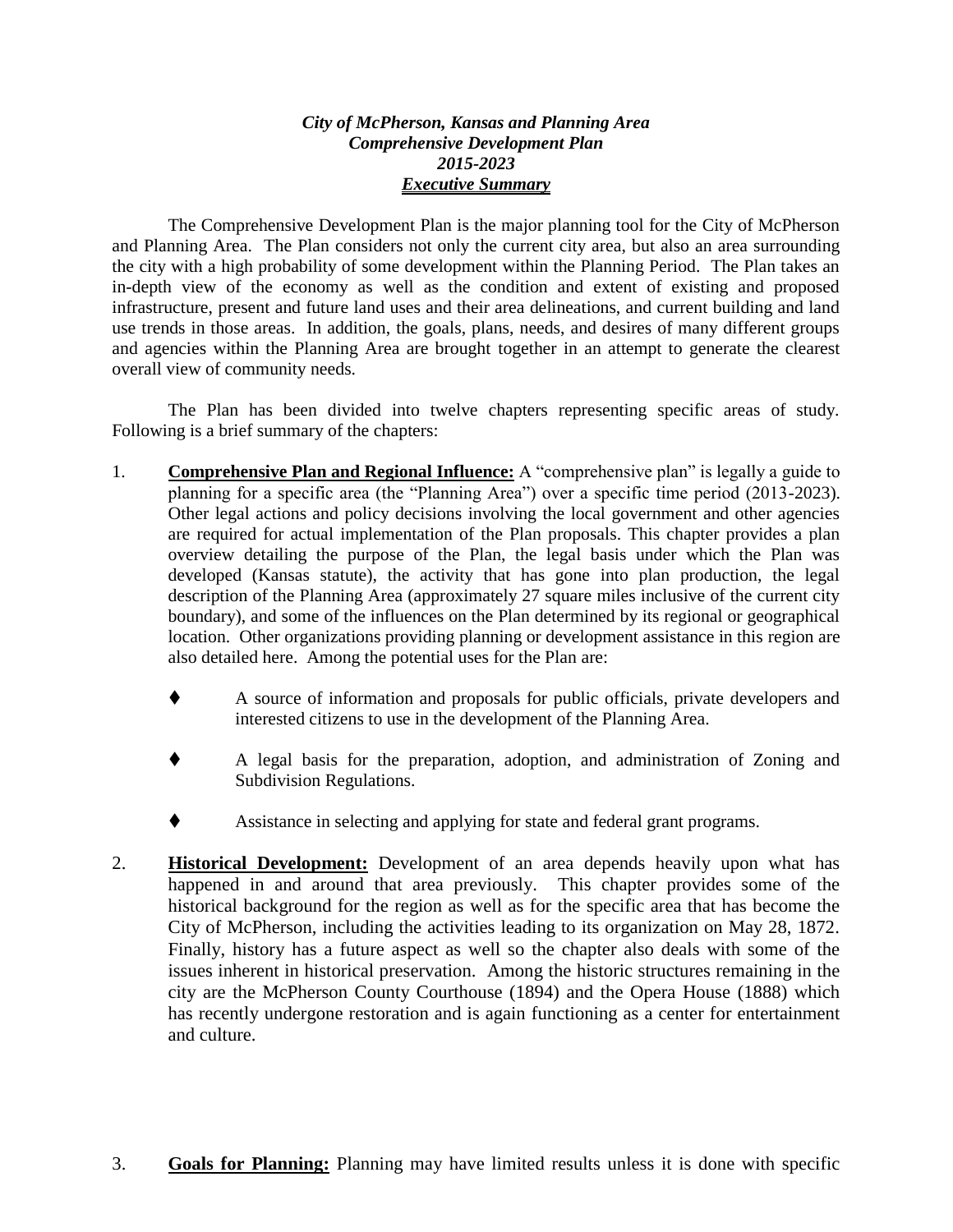goals in mind. To this end, Chapter 3 attempts to present the various goals of the city in a balanced, overall manner. Some of these goals are very general and others very specific. The means of achieving these goals are the focus of other chapters in the Plan. The categories of these goals are: A) Population; B) Economy; C) Housing; D) Land Use; E) Transportation; F) Utilities and Storm Drainage; G) Community Facilities; H) General and Infrastructure; and I) Plan Implementation. While the goals cover a wide range of topics, a significant emphasis in this edition of the Plan is the continued development of affordable and workforce housing.

- 4. **Economy:** Several years of historical information have been compiled to facilitate an analysis of the city's health and direction. Local economic information is compared with that of surrounding cities or counties as a means of evaluation. The chapter includes an extensive list of proposed economic policies to ensure that the economy is kept healthy. Among the more significant of the economic characteristics are:
	- The highest proportion of workers in the city are administrative support and clerical (15.8%) followed closely by service occupations (15.3%) and precision production, craft and repair occupations (15.0%)
	- The McPherson Area has an extremely strong and diversified base of commercial and industrial enterprises.
- 5. **Population:** The plan period has been defined as beginning in 2013, the expiration date of the previous plan, and ending in 2023. Based on this 10-year period, a detailed population analysis was performed to determine the most likely population forecast. Many of the resulting projections in other areas of the Plan were then based on quantities necessary to serve the population goal. Some of the relevant statistics show that:
	- McPherson City has exhibited a slow, but very stable, rate of growth of approximately 5.8% per year since 1970. This compares to a total Kansas State growth rate of 5.6% per year.
	- Both McPherson City and McPherson County showed a slight decrease in population between Census 2000 and Census 2010.
	- Using a compilation of several methods of projection, a city population of *14,302* for the year 2023 has been selected.
	- A significant proportion of the city population (16.5%) falls in the age bracket of 65 years or older. This is a higher percentage than the county as a whole (13.2%) and higher than the state average (13.1%).
- 6. **Housing:** In recent years, no single issue has arisen as often as that of "affordable or workforce housing". It is interesting to note that this issue was also prominent in the previous comprehensive plan and continues to be a hot topic. The chapter looks at housing issues from many angles including census data and the condition of existing housing. Some significant characteristics are: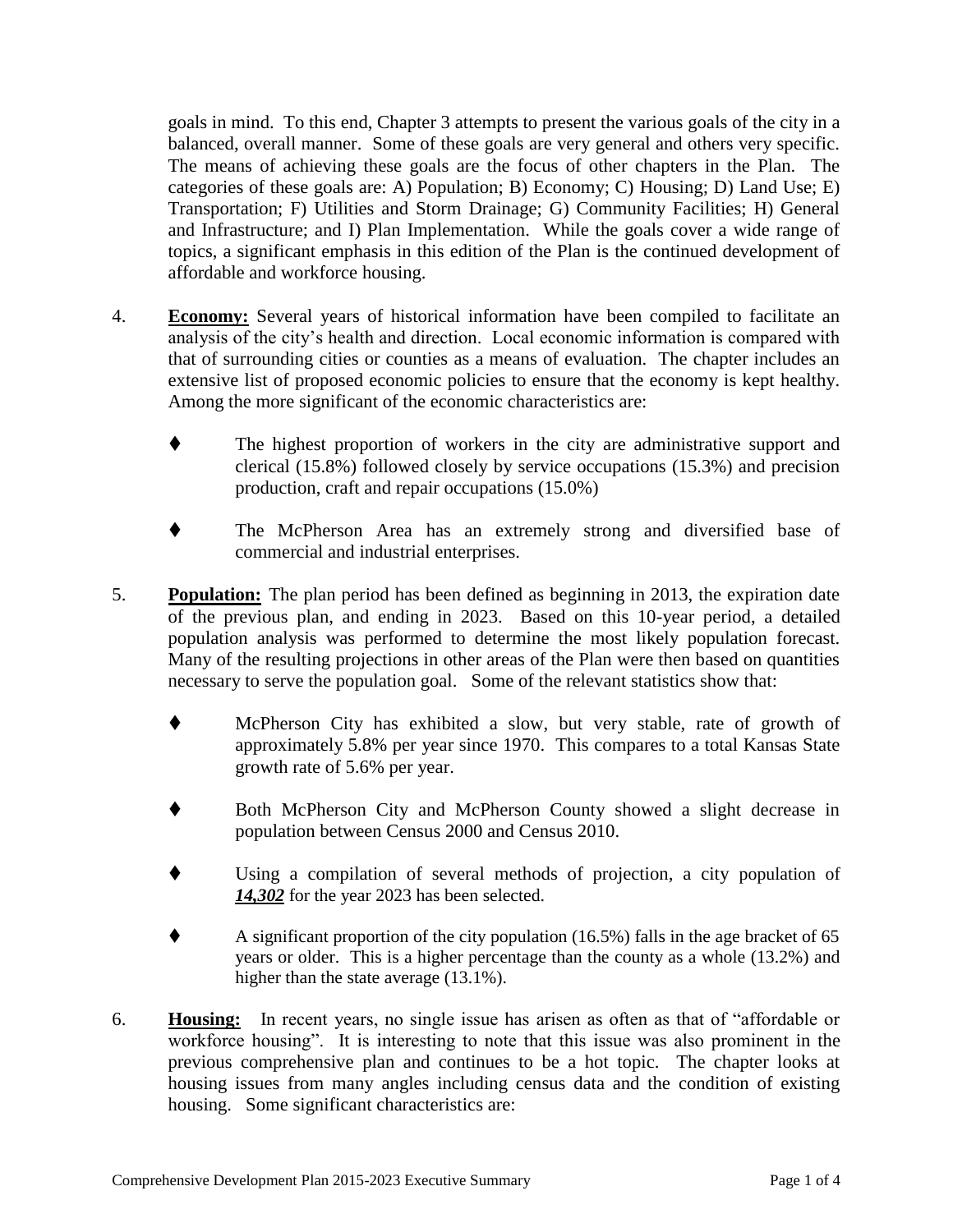- About 19% of McPherson's houses have residents who have lived there for more than twenty years.
- The median value of owner-occupied housing units in McPherson is \$117,600.
- Housing costs as a percentage of income is over 20% for 49.5% of housing units with a mortgage while it is less than 10% of income for 52.1% of housing units without a mortgage.
- 56% of the housing stock in McPherson was constructed between 1970 and the present while 19% of housing stock was constructed prior to 1939.
- 7. **Physical Development Influences:** Many physical influences affect the when and where of different types of development. Some of these factors are naturally occurring and others are man-made. Covered in this chapter are soil conditions, water resources, topography and drainage, flood hazards, woodlands, parks and other preserves, overall climate, and other features such as airports, industrial districts, etc. In summary, the locations with the greatest potential for near-term development are to the Southeast, North and Northeast. Other locations are available for development but in smaller quantities and, in some cases, at higher expense.
- 8. **Land Use Plan:** To determine what may develop in an area, it is necessary to first look at what is already there. Land uses in this chapter have been classified into the categories of: A) Residential; B) Public & Semi-Public; C) Commercial; D) Industrial; E) Transportation (rights-of-way); and F) Vacant and Agricultural. An extensive set of exhibits is available detailing what currently exists within the Planning Area, and what is expected to develop within the Planning Area within the Planning Period. Reliance is made on the engineering feasibility of providing needed infrastructure to serve potential new development. (See chapters 9 & 10 in particular.) State law places some fairly heavy dependence upon this type of planning for consideration in any future cases requesting a change of zoning classification.
- 9. **Transportation:** Existing and proposed Functional Street Classifications are analyzed in depth. These classifications detail which streets are to be mainly used for local traffic only and which ones provide for various degrees of heavier traffic loads. Street improvement projects are annually prioritized as a part of the Capital Improvement Program which is a process involving public input. One major project that is currently in the preparation stage is the creation of a second interchange to I-135 to be located at Mohawk Road. Improvements to the pedestrian sidewalk network and bicycle paths are also anticipated with some being completed and others in the planning stage. Alternate means of transportation including railroads, aircraft, and trucking services are also explored. Of special benefit to the city is the newly expanded and modernized McPherson City/County Airport.